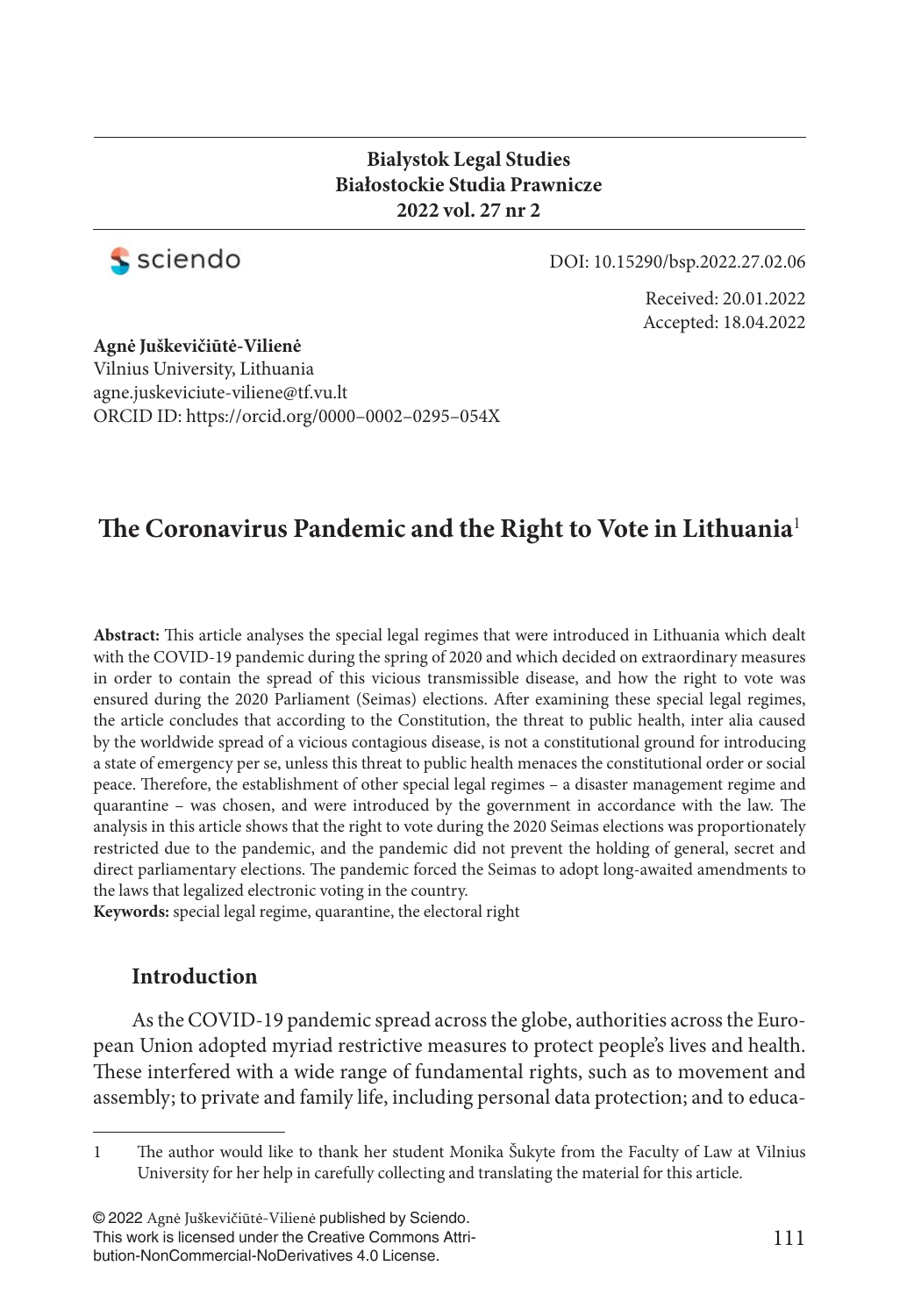tion, work and social security.<sup>2</sup> The pandemic also affected political rights. One of the most important political rights enshrined in the Constitution of the Republic of Lithuania is the right to participate in the governance of one's country directly or through democratically elected representatives (Articles 4 and 33 of the Constitution of the Republic of Lithuania).<sup>3</sup> This right includes the right to vote, the right to initiate a referendum, the right of citizens to initiate legislation, the right to petition and the right to criticize and appeal against the work of public bodies or officials. In 2020, elections to the Seimas of the Republic of Lithuania were due to take place. The media often advertised the idea of postponing these elections until a vaccine was invented and administered, in order to protect the health and lives of citizens. However, it was decided that the Seimas elections would be held; the two rounds of the Seimas elections took place on 11 October and 25 October. In order to provide an analysis of how political rights were implemented during the COVID-19 pandemic in Lithuania, I consider in this article the implementation of electoral rights during this difficult period. The aim is to examine what special legal regimes were introduced in Lithuania during the COVID-19 pandemic and how they affected the implementation of the right to vote during the 2020 Seimas elections. The article is based on analytical methods (critically analysed legal regulation), constitutionally oriented methods (presenting the provisions of the Constitution and the constitutional doctrine) and other research methods.

## **1. The Coronavirus Pandemic and Special Legal Regimes**

With the rapid spread of the new and little-studied COVID-19 virus in the early 2020s, countries needed to take urgent and effective action to halt the spread of the contagious disease and manage its effects on public health. In view of the situation and the legal framework enshrined in national law, some European countries immediately introduced special legal regimes. For example, some states imposed a state of emergency, others a quarantine or disaster management regime, and sometimes states exercised their usual national executive powers by broadly interpreting the competencies of the president or government.

Special legal regimes are usually associated with a serious threat to the interests of the state and society. At such times, the power of the state is strengthened by other constitutional entities (such as a nation, community or person). In the event

<sup>2</sup> European Union Agency for Fundamental Rights, Fundamental Rights Report 2021, https://fra. europa.eu/en/publication/2021/fundamental-rights-report-2021 (accessed 30.08.2021).

<sup>3</sup> Art. 4 of the Constitution of the Republic of Lithuania: 'The Nation shall execute its supreme sovereign power either directly or through its democratically elected representatives'; Art. 33: 'Citizens shall have the right to participate in the governance of their State both directly and through their democratically elected representatives.'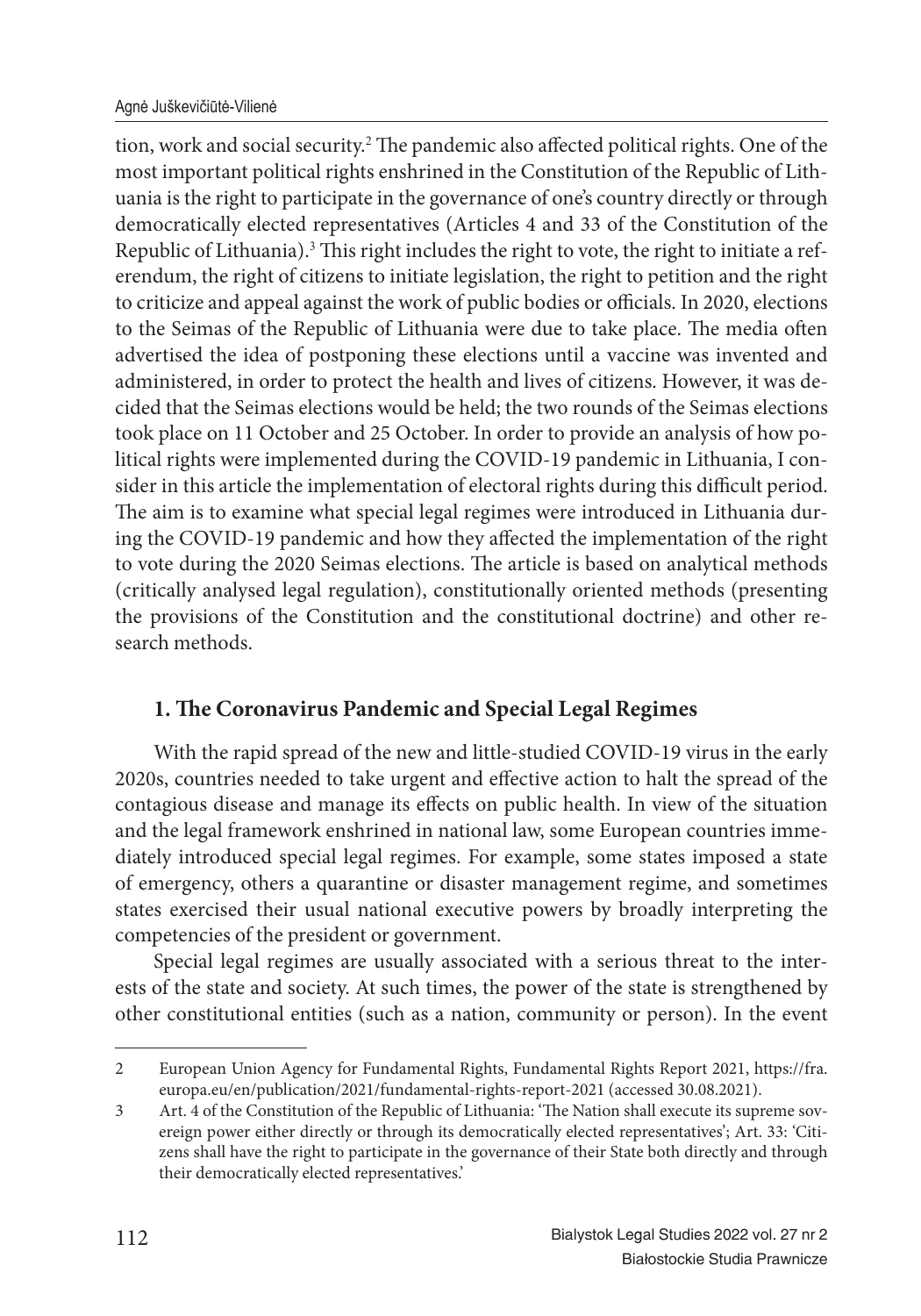of a crisis situation in the state which is regulated by special legal regimes, temporary constitutional 'misunderstanding' is possible, which may be much more likely than usual because this regime is supported by centralized government measures that prevent the operation of the principle of checks and balances in these special times. Thus, on the one hand, a special legal regime may appear as a natural temporary deviation from the general constitutional balance of power, but on the other hand, this regime can be seen as a certain exception to the general legal rule.<sup>4</sup> Moreover, for the first time, we were facing a global emergency, which meant that almost all states had to adopt extraordinary measures. This is a unique situation that has not occurred since human rights treaties entered into force and international protection bodies were created.<sup>5</sup> It poses a number of challenges to democracy, the rule of law and the protection of fundamental human rights and freedoms.<sup>6</sup>

The 1992 Constitution of the Republic of Lithuania provides expressis verbis for only one special legal regime – a state of emergency.<sup>7</sup> However, the Constitution does not prohibit the legislator from providing for other special legal regimes. Such regimes may be introduced when 'natural disasters, epidemics or other special cases occur' (Article 48 Paragraph 4). Pursuant to the Constitution, only the Seimas may introduce a state of emergency, or the president between Seimas sessions. In order to establish a state of emergency, a certain legal fact must occur: a 'threat for the constitutional system or social peace' must arise (Article 144). Therefore, a state of emergency in Lithuania cannot be imposed when there is an outbreak of a contagious disease or an event such as an irresistible force of nature or an ecological catastrophe, unless there is a real threat that it may escalate into greater public unrest or threaten the state's constitutional system. It should be mentioned that during the more than 30 years of the existence of the independent Republic of Lithuania, the state of emergency has never been imposed in the country, because so far there has been no real threat to the constitutional system or to social peace.

<sup>4</sup> V. Vaičaitis, Specialieji teisiniai režimai, 'Teisė' 2020, vol. 117, p. 81.

<sup>5</sup> C. Ayala Corao, Challenges that the COVID-19 Pandemic Poses to the Rule of Law, Democracy, and Human Rights, Max Planck Institute for Comparative Public Law & International Law (MPIL) Research Paper No. 2020–23, https://ssrn.com/abstract=3638158 (accessed 16.08.2021).

<sup>6</sup> T. Birmontienė and J. Miliuvienė, Konstituciniai reikalavimai valstybės valdžios institucijoms reaguojant į pandemijos padiktuotus iššūkius Lietuvoje, (in:) L. Jakulevičienė and V. Sinkevičius (eds.), Esminiai pokyčiai I dalis. COVID-19 pandemijos sprendimai: teisiniai, valdymo ir ekonominiai aspektai, Lietuvos teisė 2020, Vilnius 2020, p. 8.

<sup>7</sup> Art. 144 of the Constitution of the Republic of Lithuania: 'When a threat arises for the constitutional system or social peace of the State, the Seimas may declare a state of emergency throughout the territory of the State, or in any part of it. The period of the state of emergency shall not exceed six months. In cases of urgency, between sessions of the Seimas, the President of the Republic shall have the right to adopt such a decision and convene, at the same time, an extraordinary session of the Seimas for the consideration of this issue. The Seimas shall approve or overrule the decision of the President of the Republic. The state of emergency shall be regulated by law.'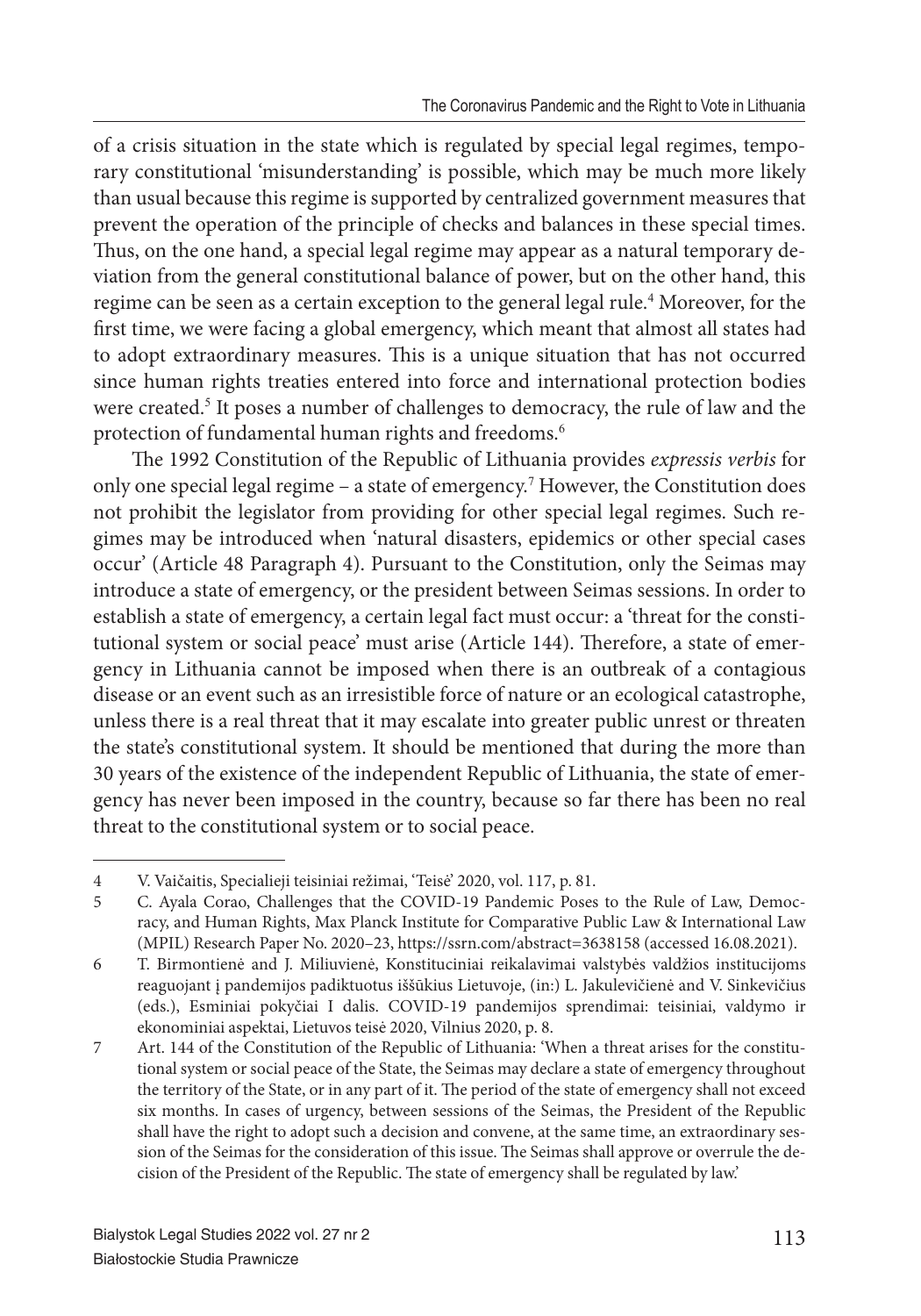As already mentioned, the Constitution of the Republic of Lithuania provides that other 'special cases' related to 'natural disasters and epidemics' may arise in the state. As epidemics and natural disasters can cause significant damage to society and the state as a whole, the legislature can enact special laws that establish special legal regimes to help manage such cases and restrict human rights more intensively than is normally possible. Thus, to manage these cases, the Law on the Prevention and Control of Communicable Diseases in Humans was adopted in 1996, which provides for the special legal regime of quarantine,<sup>8</sup> and the Law on Civil Protection in 1998, which provides for the special legal regime of disaster management.<sup>9</sup> Pursuant to these two laws, the government of Lithuania may introduce these two special legal regimes.

Taking into account the unfavourable global epidemiological situation of COVID-19, the government of the Republic of Lithuania, in accordance with the Law on Civil Protection, adopted a resolution on 26 February 2020 and introduced a disaster management regime 'regarding the threat of the spread of the new coronavirus (COVID-19)'.<sup>10</sup> But now, two years later, this government resolution is being criticized, and legal scholars say the Law on Civil Protection does not provide for the possibility of declaring a disaster management regime in the event of an epidemic of a communicable disease. This law provides for the possibility of declaring an emergency when there is a natural, technical, ecological or social emergency, but not a medical one.<sup>11</sup> Interestingly, on 14 March 2020, the government adopted another resolution introducing another special legal regime – quarantine.<sup>12</sup> These two resolutions provided for measures restricting human rights and freedoms; in particular, the constitutional freedom of movement, the right to work and business, freedom of assembly and association, and the right to public services were severely restricted. These resolutions were subsequently amended several times, and other new restrictions on rights, as well as new obligations, were imposed on natural and legal persons. A number of legal scholars argue that the government could not restrict human rights and freedoms on such a large scale and for such a long time; only parliament could do that.<sup>13</sup> Despite the fact that all these restrictions were adopted while seeking

<sup>8</sup> Law on the Prevention and Control of Communicable Diseases in Humans, 25 September 1996, No. I–1553, https://e-seimas.lrs.lt/portal/legalActPrint/lt?jfwid=-0zrzend5&documentId=TAIS.373789&category=TAD (accessed 12.07.2021).

<sup>9</sup> Law on Civil Protection, 15 December 1998, No VIII–971, https://e-seimas.lrs.lt/portal/legalAct/ lt/TAD/TAIS.378978?jfwid=92zt7rthx (accessed 12.07.2021).

<sup>10</sup> Lietuvos Respublikos Vyriausybė nutarimas 'Dėl valstybės lygio ekstremaliosios situacijos paskelbimo', 26 February 2020, No. 152, Register of Legal Acts, No. 4023.

<sup>11</sup> V. Vaičaitis, Specialieji teisiniai režimai, *op. cit.*, p. 85.

<sup>12</sup> Lietuvos Respublikos Vyriausybė nutarimas 'Dėl karantino Lietuvos Respublikos teritorijoje paskelbimo', 14 March 2020, No. 207, Register of Legal Acts, No. 5466.

<sup>13</sup> Teise.pro, Karantinas – ir mobilumui, ir žmogaus teisėms? https://www.teise.pro/index. php/2020/05/01/karantinas-ir-mobilumui-ir-zmogaus-teisems/ (accessed 28.07.2021).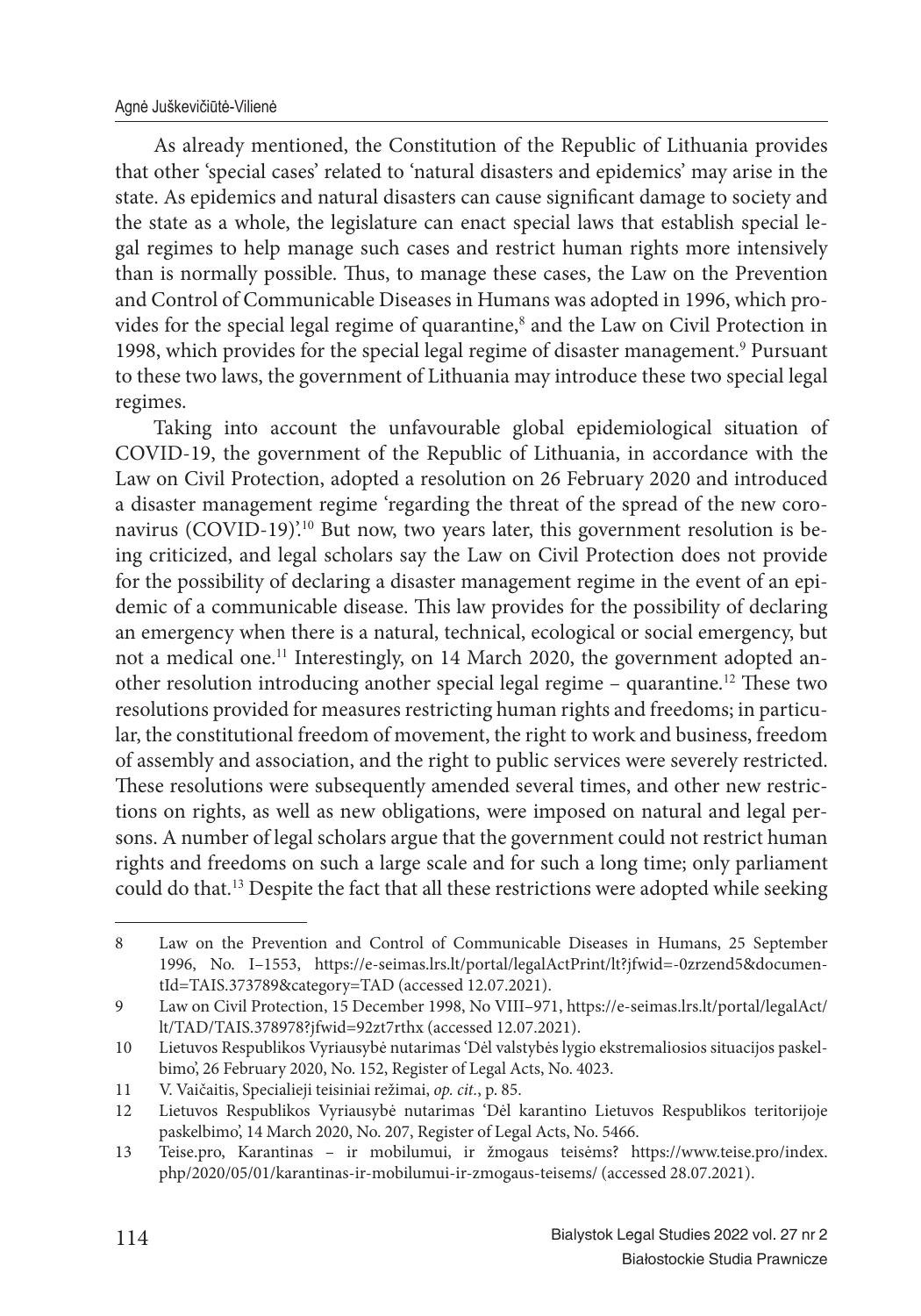to ensure legitimate and constitutional aims – the protection of public health and the proper functioning of health care institutions – some of them were not legitimate as they lacked legal grounds; others could be regarded as violating the principle of proportionality and even denying the very essence of the relevant human right or freedom itself.<sup>14</sup>

Thus, due to the COVID-19 pandemic, two special legal regimes were introduced in Lithuania: quarantine and a disaster management regime. This situation was due to the fact that quarantine was possible under the Law on the Prevention and Control of Communicable Diseases in Humans, but this law did not provide for the possibility for the authorities to apply special measures to manage the pandemic situation in the country (such as the right of the police to monitor compliance with mandatory isolation or the right to impose movement and assembly restrictions). Such measures were regulated by the Law on Civil Protection, and in order to apply these measures during a pandemic, it was necessary to introduce a disaster management regime in Lithuania. This situation is often criticized by legal scholars, who point out that several special legal regimes cannot be in force in the state at the same time on the same legal basis, for example due to an outbreak of an epidemic.<sup>15</sup>

Lithuanian legal scholars, as well as public figures and politicians, have also criticized the fact that the restrictions on human rights and freedoms imposed by the government during the pandemic are not much different from those that can be applied during a state of emergency. In this way, the powers of the government compared to the legislature were strengthened during the special legal regimes, and in some ways some of the mechanisms of the principle of democracy were also weakened. Therefore, the Seimas has been encouraged to be more active and to ensure the rule of law, the principle of democracy and the mechanism of parliamentary control during quarantine and a disaster management regime.<sup>16</sup>

It should be noted that the disaster management regime declared on 26 February 2020 is still valid at the time of writing this article (September 2021), and the quarantine established on 16 March 2020 lasted until 17 June 2020. The government announced the second quarantine only after the Seimas elections on 4 November 2020. There was a lot of information in the media that the government specifically delayed the second implementation of a quarantine before the elections because it did not want to lose its voters, who were already tired of the quarantine restrictions. Thus, in 2020, the Seimas elections took place under one special legal regime – the disaster management regime. How this special legal regime affected the implementation of the right to vote during the 2020 Seimas elections will be further analysed.

<sup>14</sup> T. Birmontienė and J. Miliuvienė, Pandemijos iššūkiai žmogaus teisėms ir laisvėms, (in:) L. Jakulevičienė and V. Sinkevičius (eds.), Lietuvos teisė 2020, *op. cit.*, p. 64.

<sup>15</sup> V. Vaičaitis, Specialieji teisiniai režimai, *op. cit.*, p. 85.

<sup>16</sup> T. Birmontienė and J. Miliuvienė, Konstituciniai reikalavimai, *op. cit.*, p. 22.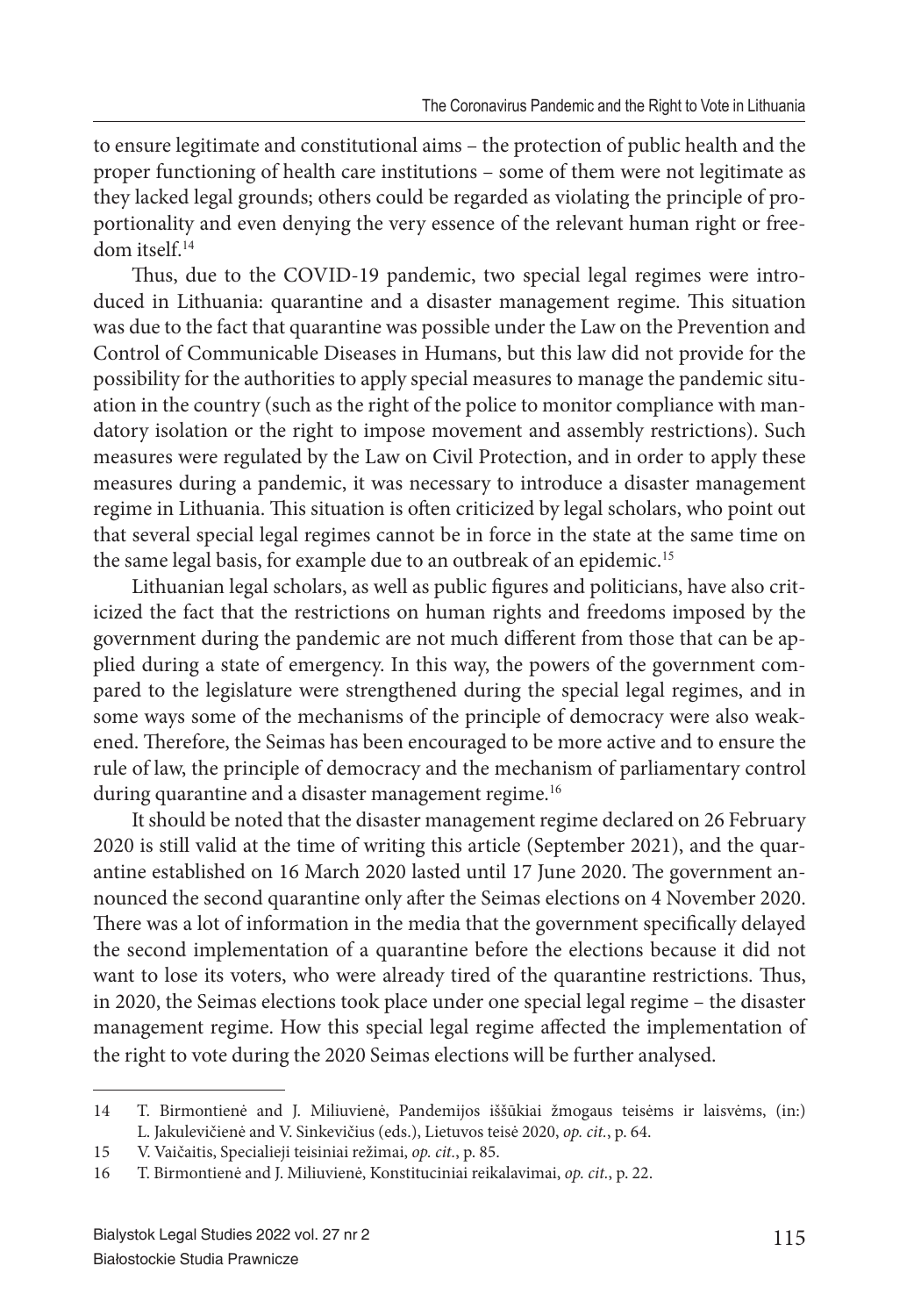## **2. Exercise of the Right to Vote during a Pandemic**

The institution of election is one of the oldest institutes in society; in many modern states, elections are an integral part of public political life, and the level of democracy of a political regime depends on them. In democracies, elections are the main form of expression of the will of the nation and of the implementation of the sovereignty of the nation as one of the basic constitutional principles. Participation in elections is the most important means of ensuring the right and opportunity of voters to control the formation and activities of elected authorities (parliament, president and municipal councils).<sup>17</sup>

The right to vote is one of the most important institutes of Lithuanian constitutional law. The term 'suffrage' is understood in two senses: objective and subjective. The right to vote in the objective sense is a set of norms of constitutional law regulating public relations arising from the formation of electoral institutions of public power; the norms of this institute of constitutional law regulate the procedure for the organization and conduct of elections. The right to vote in the subjective sense is the right of a person to participate in elections, divided into active and passive suffrage. The constitutional foundations of active and passive suffrage are enshrined in Article 34 of the Constitution.<sup>18</sup> Article 34 Paragraph 1 ('Citizens who, on the day of election, have reached 18 years of age, shall have the electoral right') enshrines active suffrage, that is, the possibility for individuals to participate in elections of relevant public authorities. Paragraph 2 ('The right to stand for election shall be established by the Constitution of the Republic of Lithuania and by the election laws') enshrines the passive right to vote, i.e. the possibility for a person to stand for election to the relevant elected public authority in accordance with the procedure established by the Constitution and electoral laws. Paragraph 3 ('Citizens who are recognised incapable by a court shall not participate in elections') shall restrict the right to vote and stand as a candidate.<sup>19</sup> These rights of a person guaranteed by the Constitution – the right to vote (active suffrage) and the right to be elected (passive suffrage) – are important constitutional rights which are recognized and protected in the Republic of Lithuania.

In 2020, ordinary elections to the Seimas were to take place in the Republic of Lithuania, which, in accordance with Article 57 of the Constitution,<sup>20</sup> were due

<sup>17</sup> I. Pukanasytė, Atstovaujamosios demokratijos institutai Lietuvos konstitucinė teisė, (in:) Jarašiūnas, E. *et al*. (eds.), Lietuvos konstitucinė teisė, VĮ Registrų centras, Vilnius 2017. Vilnius 2017, pp. 328–368.

<sup>18</sup> The ruling of 29 March 2012 of the Constitutional Court of the Republic of Lithuania, Valstybės žinios 2012, No. 40–1973.

<sup>19</sup> The ruling of 1 October 2008 of the Constitutional Court of the Republic of Lithuania, Valstybės žinios 2008, No. 114–4367.

<sup>20</sup> Art. 57 of the Constitution of the Republic of Lithuania: 'Regular elections to the Seimas shall be held on the year of the expiration of the powers of the Members of Seimas on the second Sunday of October'.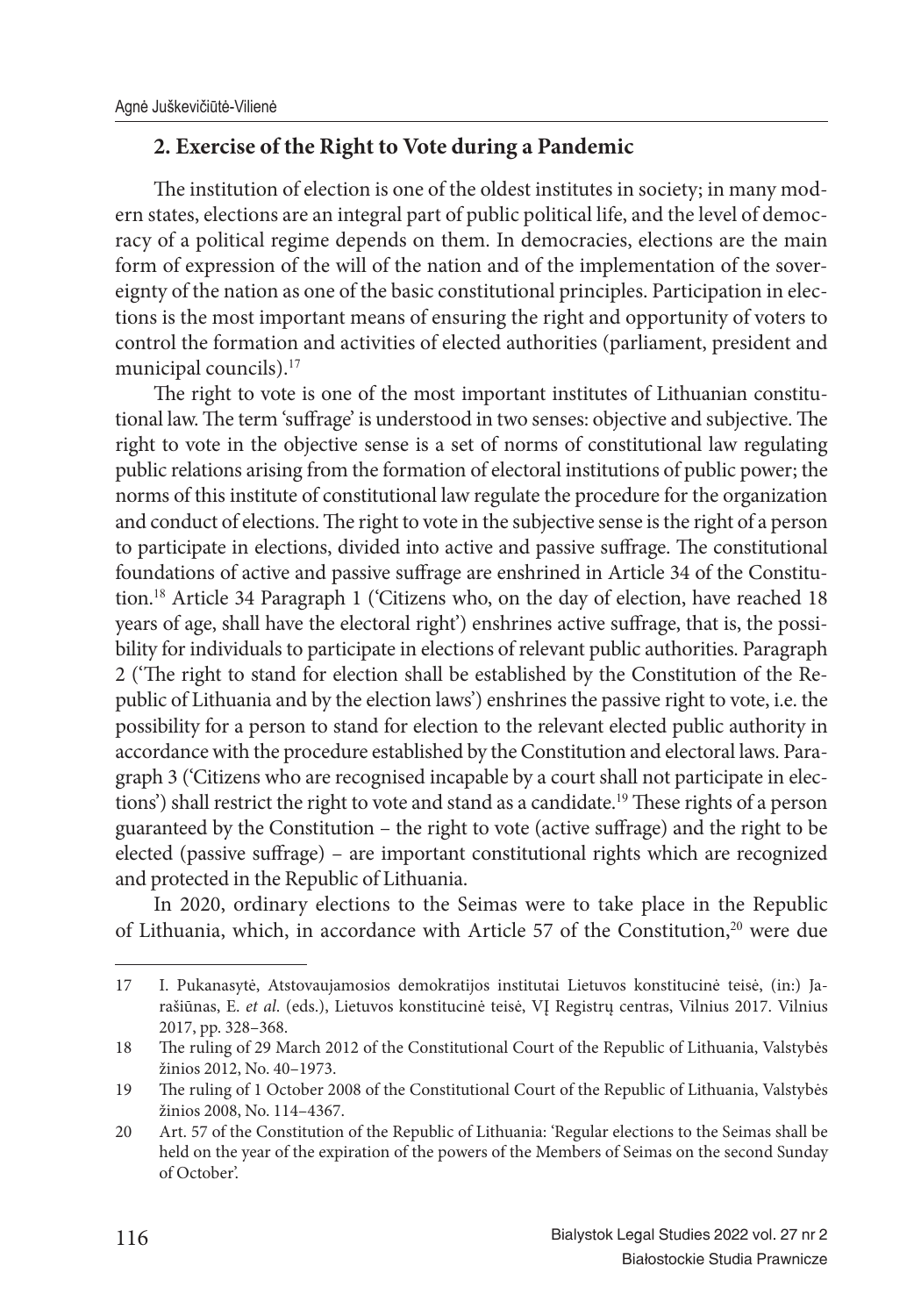to take place on the second Sunday of October.<sup>21</sup> Given the massive spread of the COVID-19 virus, the organization of the Seimas elections and the guarantee of political rights during these elections were not easy. In order to provide information on the implementation of the right to vote during the Seimas elections, it is necessary to provide some information on the electoral system of the Lithuanian Seimas.

Lithuania is a parliamentary republic which is characterized by certain features of the semi-presidential system. The right to legislate is exercised by a unicameral parliament (Seimas) of 141 members elected for a four-year term. Most of the executive power belongs to the government, which is headed by the prime minister. Seimas elections are held according to a mixed system: 71 members of the Seimas are elected in single-member constituencies according to a majority representation (majority) system, and the other 70 members, in one nationwide (multi-member) constituency, according to a proportional representation system. In single-member constituencies, if the voter turnout is more than 40%, a candidate must obtain an absolute majority of votes in order to be elected in the first round. If voter turnout is lower, it is necessary to collect at least 20% of the votes of all eligible voters. If no candidate is selected in the first round, a second round of elections is held, in which the two candidates who receive the most votes compete and win by collecting more votes, regardless of voter turnout. In a multi-member constituency, elections are considered to have taken place if the turnout is at least 25%. In order to be entitled to the distribution of mandates, the number of votes cast on the party list must exceed 5% and that of the coalition 7% of the election bar. Mandates are distributed to parties and coalitions that cross the electoral barrier and for which at least 60% of the votes are cast. The right to take part in the distribution of mandates is won by the parties whose lists of candidates receive over 5% of all votes cast. After an amendment to the Law on Elections to the Seimas, an electoral constituency was formed for the first time in 2020 for voters voting abroad<sup>22</sup>. The legal basis for the Seimas elections is the 1992 Constitution (last amended in 2019), the 1992 Law on Elections to the Seimas, the 2002 Law on the Central Electoral Commission, and decisions of the Central Electoral Commission.

<sup>21</sup> According to the doctrine of the Constitutional Court of the Republic of Lithuania: 'Under Paragraph 1 of Article 57 of the Constitution, a regular election to the Seimas is held in the year of the expiry of the powers of the members of the Seimas on the second Sunday of October, and, according to Paragraph 2 of the same article, a regular election to the Seimas following an early election to the Seimas is held at the time specified in the first paragraph of this article. Thus, Article 57 of the Constitution *expressis verbis* establishes a specific date for regular elections to the Seimas, i.e. one day for an election to the Seimas.' For more, see the ruling of 15 February 2019 of the Constitutional Court of the Republic of Lithuania, Valstybės žinios (Official Gazette) No. KT8-N2/2019, Register of Legal Acts, No. 2373.

<sup>22</sup> In this election, 43,500 voters who were abroad at the time of the election registered to vote. For more, see Demokratinių institucijų ir žmogaus teisių biuras, Lietuvos Respublikos Seimo rinkimai 2020 m. spalio 11 ir 25 d. ODIHR rinkimų ekspertų grupės ataskaita. Warsaw 2021, p. 4.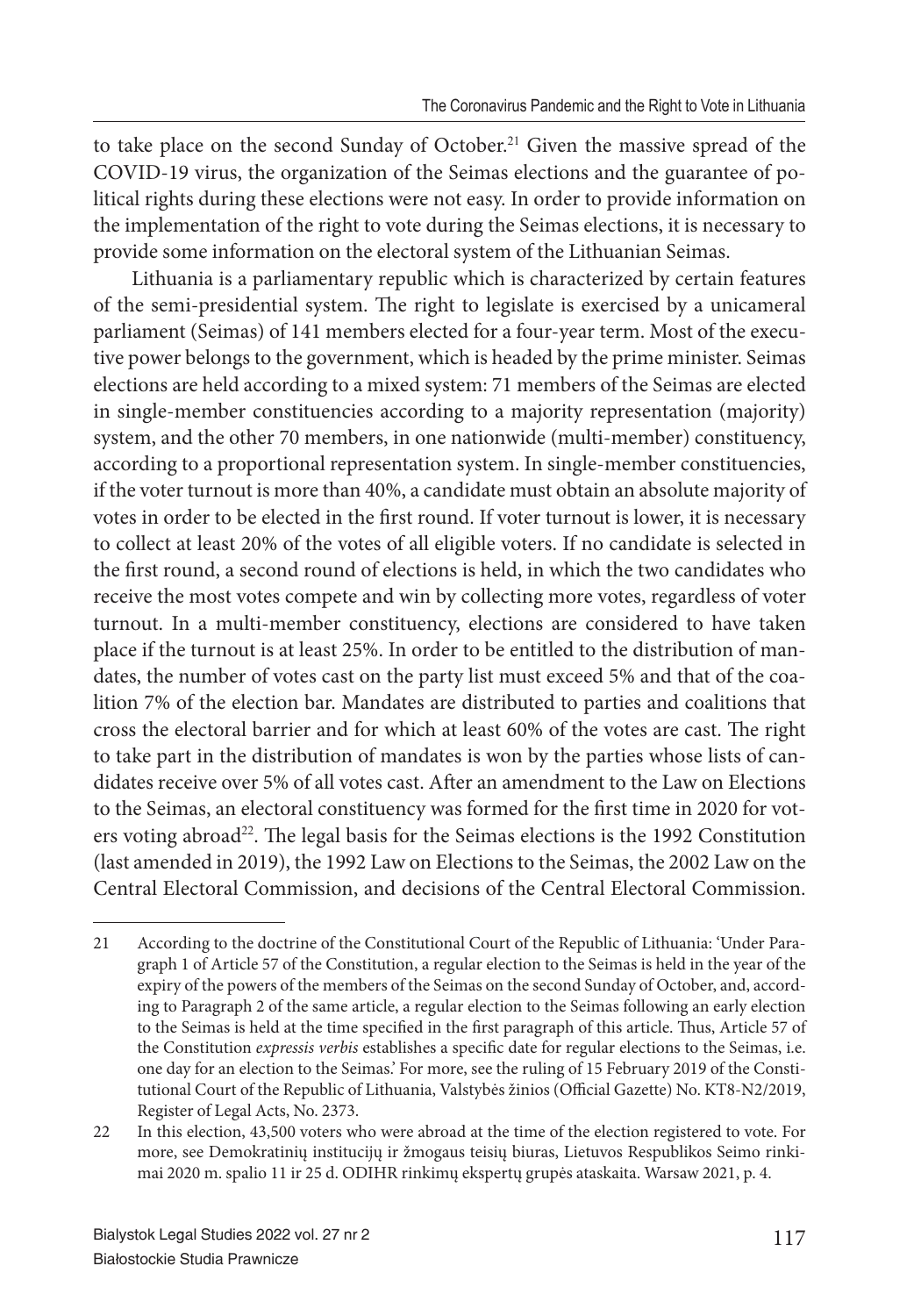Members of the Seimas are elected by universal and equal suffrage, in a secret ballot, during direct, mixed-system elections.<sup>23</sup>

In order to analyse how voting rights were implemented during the 2020 Seimas elections, this article will further examine how the active and passive voting rights were implemented during these elections. Let us first analyse whether active suffrage was ensured.

The president announced the elections to the Seimas on 9 April 2020, and official preparations for the elections began from that date. As mentioned earlier, after the announcement of the election campaign, two special legal regimes operated in Lithuania – quarantine and a state of emergency. The quarantine was lifted on 17 June, while the state of emergency continued on election day. In view of this, a number of restrictions on the rights and freedoms of the citizen were introduced, but no decision was made to cancel the Seimas elections.

Following the experience of neighbouring countries in organizing elections (for example, presidential elections in Poland), and given that the organization of elections is a complex process especially during a pandemic, on 30 June 2020 the Seimas amended some norms of the Law on Elections to the Seimas in order to run elections during the pandemic in a clearer and easier manner and thus guarantee the right of citizens to vote. The following amendments can be distinguished, which have to be applied when a state or municipal level emergency is declared in all or part of the territory of the Republic of Lithuania, when the freedom of movement of persons is temporarily restricted, or when other special conditions to manage a situation are established:

- voters must be provided with the necessary protection at the polling station;
- by decision of the Central Electoral Commission, voting on election day in polling stations with more than 3,000 registered voters may take place in such a polling station if it is specially and additionally prepared and suitable for voting;
- due to the declared special situation, voters in self-isolation may vote at home by submitting a request to vote at home in the form established by the Central Electoral Commission;
- advance voting may also take place on the last Monday, Tuesday, Wednesday and Thursday before election day from 7 am to 8 pm.<sup>24</sup>

Thus, voters who came to the polls had to be provided with the necessary safeguards, and if necessary, additional polling stations had to be installed in larger constituencies in order to reduce overcrowding. Amendments to the Law on Elections

<sup>23</sup> Law on Elections to the Seimas, 9 July 1992, No I–2721, https://e-seimas.lrs.lt/portal/legalAct/lt/ TAD/10831a4018db11e5bfc0854048a4e288?jfwid=bkaxmnua (accessed 13.06.2021).

<sup>24</sup> *Ibidem.*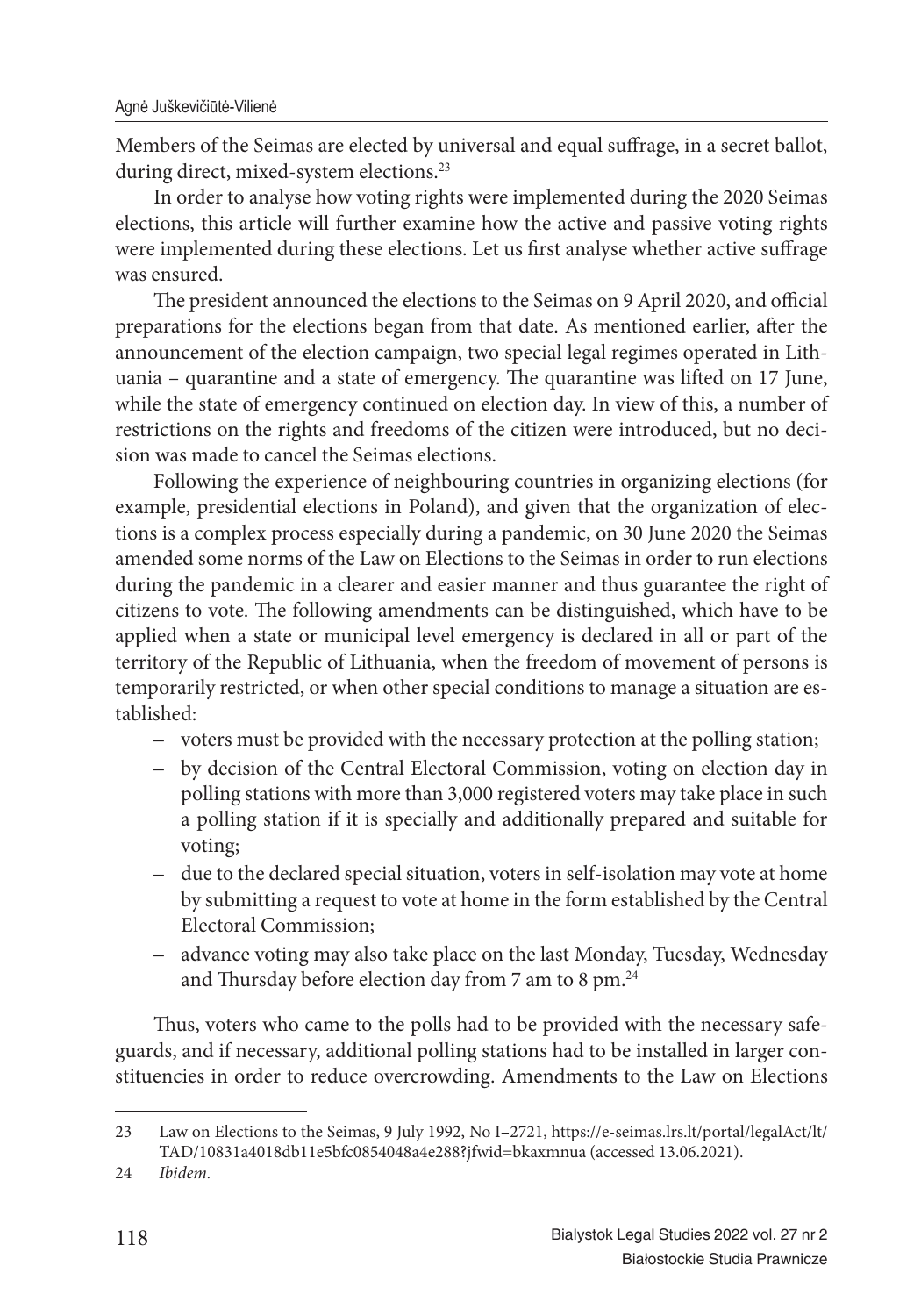to the Seimas extended the duration of early elections from two to four days. Voters were able to express their will at one of 73 selected pre-voting locations, which could be found in municipal buildings and elsewhere, from the Monday to the Thursday before each round of elections. During the pre-election period, the voter could vote several times; on the day of the election, the last vote cast was counted.<sup>25</sup>

The procedure for voting at home was also adjusted. Until then, people over the age of 70, people with disabilities, people caring for those with disabilities, and people who are unable to enter polling stations on election day due to a medical condition had the right to vote at home. According to the amendments to the Law on Elections to the Seimas in 2020, people in self-isolation were also able to vote at home.<sup>26</sup>

It is important to mention that on 30 June 2020, an amendment to the Law on Elections to the Seimas was adopted, according to which the possibility of electronic voting for voters in self-isolation due to COVID-19 was established. Article 67 Paragraph 1 established that an electronic voting code may be sent by post to voters in self-isolation in accordance with the procedure established by the Central Electoral Commission, allowing the voter to vote on the Central Electoral Commission website. By establishing the possibility of electronic voting, the Seimas sought to encourage voter participation during the pandemic. According to the National Progress Strategy, the turnout of the Lithuanian population and confidence in the transparency of the policy and its implementation are some of the key features of a democratic state, but the turnout of Lithuanian voters was 17 percentage points lower than the OECD average.<sup>27</sup> Therefore, in order to encourage voter turnout, the Seimas adopted an amendment to the Law on Elections to the Seimas, which legally opened up the possibility of electronic voting. Such a sudden decision was criticized in the media, as it was adopted as a matter of urgency, a day before the end of the spring session of the Seimas and without consultation with the public and the Central Electoral Commission, which actually became responsible for implementing electronic voting.

It should be mentioned that the initiative for online voting in Lithuania started in 2006, when the Seimas adopted the concept of online voting. In 2009, 2010 and 2011, the Seimas voted on draft laws legitimizing this method of voting, but rejected

<sup>25</sup> Demokratinių institucijų ir žmogaus teisių biuras, ODIHR rinkimų ekspertų grupės ataskaita, *op. cit.*, p. 9.

<sup>26</sup> Lrytas. Rinkimai, kokių Lietuvoje nebuvo: tūkstančiai žmonių namuose sulauks 'kostiumuotų' svečių, balsuodami turės būti stebimi, https://www.lrytas.lt/lietuvosdiena/aktualijos/2020/09/24/ news/rinkimai-kokiu-lietuvoje-nebuvo-tukstanciai-zmoniu-namuose-sulauks-kostiumuotu-sveciu-balsuodami-tures-buti-stebimi-16452432/ (accessed 15.08.2021).

<sup>27</sup> Lietuvos Respublikos Vyriausybės nutarimas 'Dėl 2021–2030 metų nacionalinio pažangos plano patvirtinimo', 16 September 2020, No. 998. Register of Legal Acts, Nr. 19293.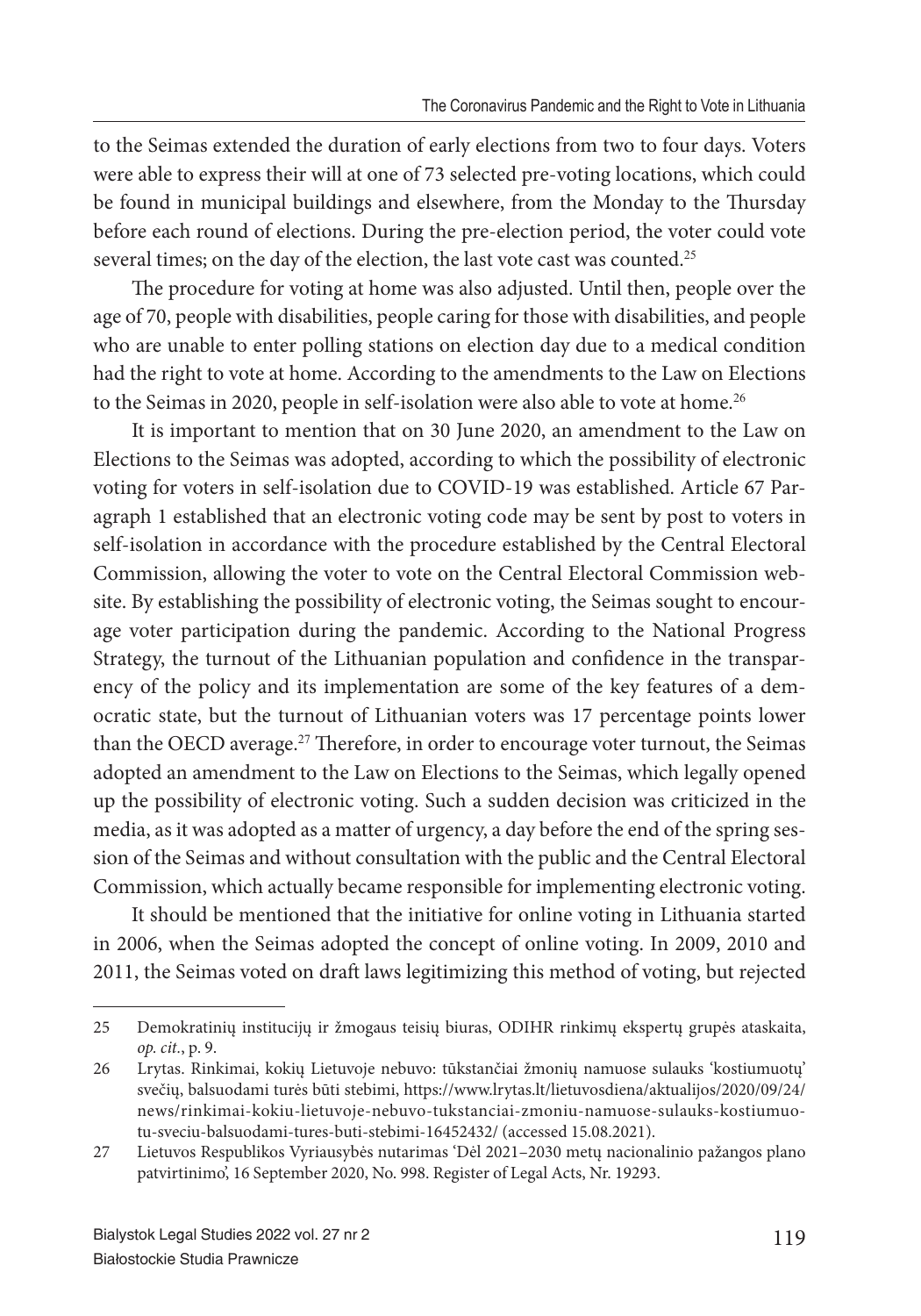all of them.28 Only the pandemic prompted the Seimas to take decisive action and legalize online voting.

With electronic voting approved by the Seimas, the Central Electoral Commission adopted a protocol decision on the Action Plan on the Implementation of Electronic Voting and the Description of the Procedure for Electronic Voting.<sup>29</sup> Although the provisions came into force immediately, the electronic voting procedure was not applied in the 2020 Seimas elections. It should be mentioned that the Lithuanian electoral system is designed for voting on printed paper ballots as a means of expressing the independent will of the voter, and there is no separate system where it would be possible to vote electronically by sending voters codes. Around the world, this method of voting is also called the Australian method, as it was first used in Australia in 1856 to hold elections in Victoria, South Australia and Tasmania.<sup>30</sup> Thus, although the legal basis for electronic voting was created by the Seimas, in order to ensure the security and reliability of elections and public confidence in democratic processes, electronic voting was not possible in the 2020 Seimas elections because there was too little time (only two and a half months) to prepare for such voting. The Central Electoral Commission hopes that, following a feasibility study on the electronic voting system, consultations with the public and other institutions, international public procurement procedures, independent audits and public testing, the possibility of electronic voting will be available in the next elections.<sup>31</sup>

The good administration of the 2020 Seimas elections was also confirmed by 'White Gloves' ('Baltosios pirštinės'), an independent election observation organization in Lithuania. Members of this organization observed the Seimas elections and established reports of possible violations of the electoral process. Of the 804 reports of possible election irregularities, only 13% were related to the COVID-19 pandemic. Such reports included, for example, members of electoral commissions or voters not wearing protective equipment or wearing it incorrectly; social distancing not being observed; long queues of voters not being coordinated; polling stations not being provided with all the necessary security measures; advance voting at home not being

<sup>28</sup> S. Valadkevičius, Balsavimo internetu įgyvendinimas ir elektroninės apylinkės. Geriausios užsienio praktikos ir taikymo Lietuvoje galimybės, http://kurklt.lt/wp-content/uploads/2015/10/Balsavimo-internetu-%C4%AFgyvendinimo-ir-elektronini%C5%B3-apylinki%C5%B3-projektas. pdf (accessed 15.08.2021).

<sup>29</sup> Central Electoral Commission, Implementation of electronic voting, https://www.vrk.lt/elektroninio-balsavimo-igyvendinimas (accessed 15.08.2021).

<sup>30</sup> V. Stancelis, Balsavimo ir balsų skaičiavimo įranga: nuo popierinio biuletenio iki balsavimo internetu. Istorija galimybės, problem os ir spendimai, 'Parlamento Studijos' 2016, no. 20, http://www. parlamentostudijos.lt/Nr20/files/88-111.pdf (accessed 15.08.2021).

<sup>31</sup> Kauno diena, VRK vadovė apie elektroninį balsavimą: šiems rinkimams daugiau ne negu taip, https://kauno.diena.lt/naujienos/lietuva/politika/vrk-vadove-apie-elektronini-balsavima-siemsrinkimams-daugiau-ne-negu-taip-976603 (accessed 15.08.2021).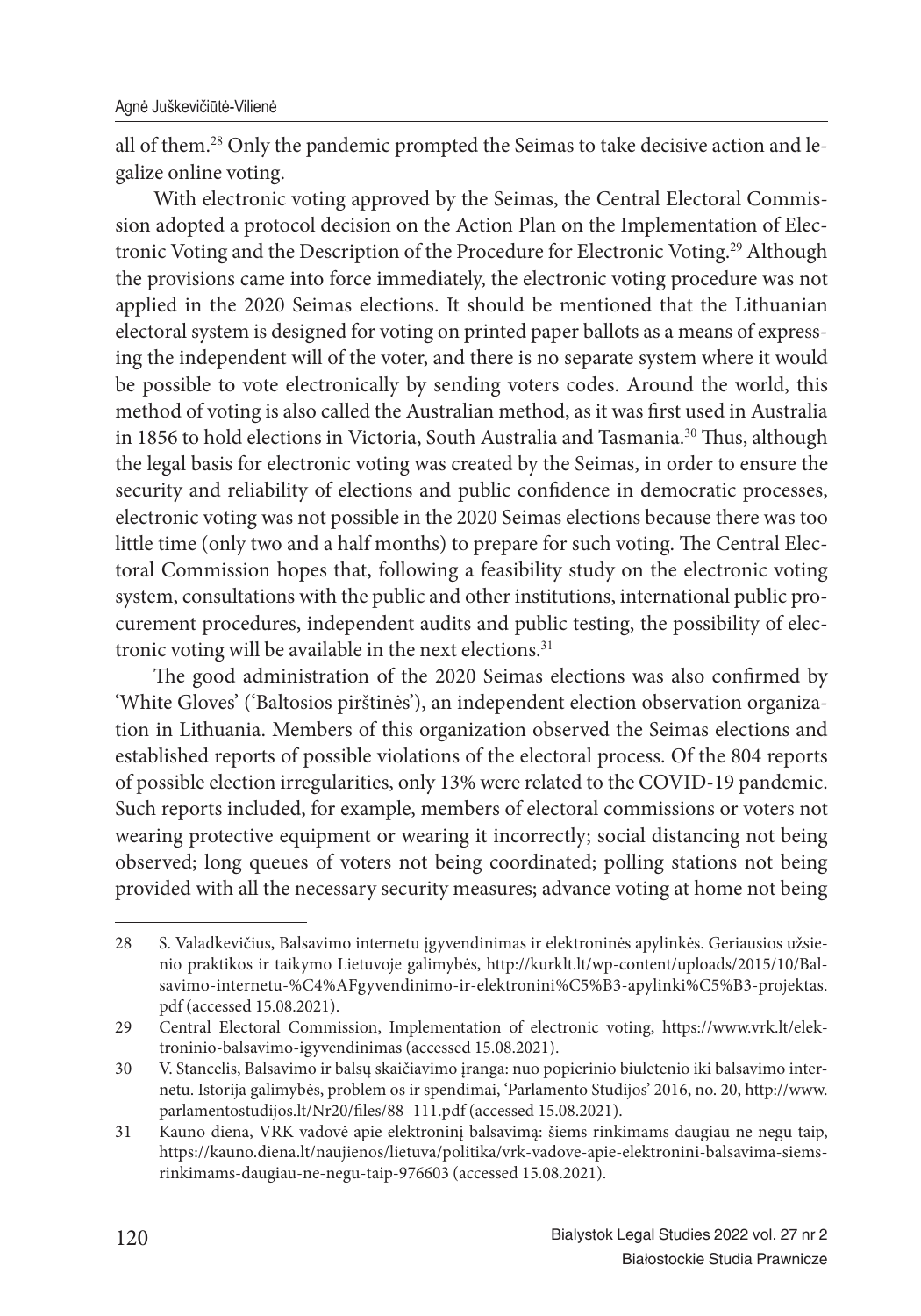on schedule due to lack of preparedness for safeguards; and poor public awareness of opportunities to vote in self-isolation.<sup>32</sup>

### **Conclusions**

The short study in this article shows that two special legal regimes were introduced in Lithuania during the COVID-19 pandemic – the quarantine and disaster management regimes – and were introduced not by the parliament but by the government. Such a legal situation is criticized because, first, several special legal regimes cannot be in force in the state at the same time on the same legal basis, for example due to an outbreak of an epidemic, and second, the government could not restrict human rights and freedoms on such a large scale and for such a long time, only parliament. Assessing how the right to vote was exercised during the pandemic, the restrictions during the elections were proportionate with the aim of preventing the spread of coronavirus and protecting human health and life. Restrictions were essentially linked to additional measures designed to protect the health of those participating in the elections and to enable persons whose freedom of movement was restricted to vote. This did not affect the usual election deadlines (on the contrary, the advance voting was two days longer than during the 2016 Seimas elections), a secret ballot was ensured and people who were in isolation were given the right to vote at home. The pandemic prompted the Seimas to pass long-awaited amendments to the law that legalized electronic voting in the country.

#### **REFERENCES**

- Ayala Corao, C., Challenges that the COVID-19 Pandemic Poses to the Rule of Law, Democracy, and Human Rights, Max Planck Institute for Comparative Public Law & International Law (MPIL) Research Paper No. 2020–23, https://ssrn.com/abstract=3638158.
- Birmontienė, T. and Miliuvienė J., Konstituciniai reikalavimai valstybės valdžios institucijoms reaguojant į pandemijos padiktuotus iššūkius Lietuvoje, (in:) L. Jakulevičienė and V. Sinkevičius (eds.), Lietuvos teisė 2020. Esminiai pokyčiai I dalis. COVI D-19 pandemijos sprendimai: teisiniai, valdymo ir ekonominiai aspektai, Vilnius 2020, pp. 7–22.
- Birmontienė T. and Miliuvienė J., Pandemijos iššūkiai žmogaus teisėms ir laisvėms, (in:) L. Jakulevičienė and V. Sinkevičius (eds.), Lietuvos teisė 2020. Esminiai pokyčiai I dalis. COVI D-19 pandemijos sprendimai: teisiniai, valdymo ir ekonominiai aspektai, Vilnius, 2020, pp. 47–65.
- Central Electoral Commission, Implementation of electronic voting https://www.vrk.lt/elektroninio-balsavimo-igyvendinimas.

Constitution of the Republic of Lithuania, Valstybės žinios (Official Gazette) 1992, No. 33-1014.

<sup>32</sup> Seimas election observation data of 'White Gloves', https://www.baltosiospirstines.lt/apie/ataskaitos (accessed 31.08.2021).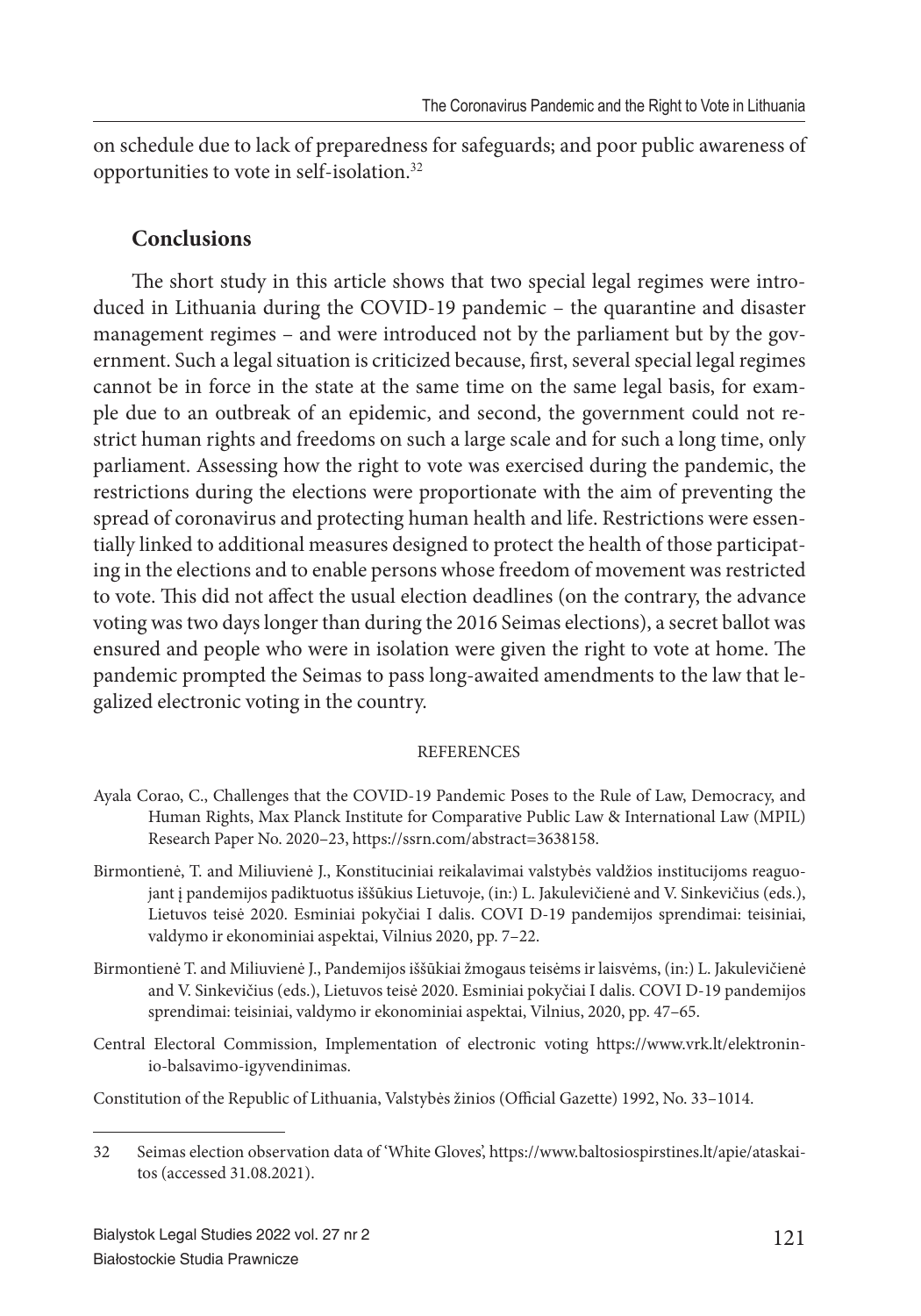- Constitutional Court of the Republic of Lithuania, Ruling of 1 October 2008, Valstybės žinios (Official Gazette) 2008, No. 114–4367.
- Constitutional Court of the Republic of Lithuania, Ruling of 29 March 2012, Valstybės žinios (Official Gazette) 2012, No. 40–1973.
- Constitutional Court of the Republic of Lithuania, Ruling of 15 February 2019, Valstybės žinios (Official Gazette) No. KT8-N2/2019, Register of Legal Acts, No. 2373.
- Demokratinių institucijų ir žmogaus teisių biuras, Lietuvos Respublikos Seimo rinkimai 2020 m. spalio 11 ir 25 d. ODIHR rinkimų ekspertų grupės ataskaita, Warsaw 2021.
- European Union Agency for Fundamental Rights, Fundamental Rights Report 2021, https://fra.europa. eu/en/publication/2021/fundamental-rights-report-2021.
- Kauno diena, VRK vadovė apie elektroninį balsavimą: šiems rinkimams daugiau ne negu taip. https:// kauno.diena.lt/naujienos/lietuva/politika/vrk-vadove-apie-elektronini-balsavima-siemsrinkimams-daugiau-ne-negu-taip-976603c.
- Law on Civil Protection, 15 December 1998, No VIII–971, https://e-seimas.lrs.lt/portal/legalAct/lt/ TAD/TAIS.378978?jfwid=92zt7rthx.
- Law on Elections to the Seimas, 9 July 1992, No I–2721, https://e-seimas.lrs.lt/portal/legalAct/lt/ TAD/10831a4018db11e5bfc0854048a4e288?jfwid=bkaxmnua.
- Law on the Prevention and Control of Communicable Diseases in Humans, 25 September 1996, No. I–1553. https://e-seimas.lrs.lt/portal/legalActPrint/lt?jfwid=-0zrzend5&documentId=TAIS.373789&category=TAD.
- Lietuvos Respublikos Vyriausybė nutarimas 'Dėl valstybės lygio ekstremaliosios situacijos paskelbimo', 26 February 2020, No-152, Register of Legal Acts, No. 4023.
- Lietuvos Respublikos Vyriausybė nutarimas 'Dėl karantino Lietuvos Respublikos teritorijoje paskelbimo', 14 March 2020, No-207, Register of Legal Acts, No. 5466.
- Lietuvos Respublikos Vyriausybės nutarimas 'Dėl 2021–2030 metų nacionalinio pažangos plano patvirtinimo', 16 September 2020, No-998, Register of Legal Acts, No. 19293.
- Lrytas. Rinkimai, kokių Lietuvoje nebuvo: tūkstančiai žmonių namuose sulauks "kostiumuotų' svečių, balsuodami turės būti stebimi https://www.lrytas.lt/lietuvosdiena/aktualijos/2020/09/24/ news/rinkimai-kokiu-lietuvoje-nebuvo-tukstanciai-zmoniu-namuose-sulauks-kostiumuotu-sveciu-balsuodami-tures-buti-stebimi-16452432/.
- Pukanasytė I., Atstovaujamosios demokratijos institutai Lietuvos konstitucinė teisė, (in:) Jarašiūnas, E. *et al*. (eds.), Lietuvos konstitucinė teisė, VĮ Registrų centras, Vilnius 2017. Vilnius 2017, pp. 328–368.
- Stancelis, V., Balsavimo ir balsų skaičiavimo įranga: nuo popierinio biuletenio iki balsavimo internetu. Istorija galimybės, problem os ir spendimai, 'Parlamento Studijos' 2016, no. 20, http://www.parlamentostudijos.lt/Nr20/files/88-111.pdf.
- Teise.pro, Karantinas ir mobilumui, ir žmogaus teisėms? https://www.teise.pro/index.php/2020/05/01/ karantinas-ir-mobilumui-ir-zmogaus-teisems/.

Vaičaitis, V., Specialieji teisiniai režimai, 'Teisė' 2020, vol. 117, pp. 79–98.